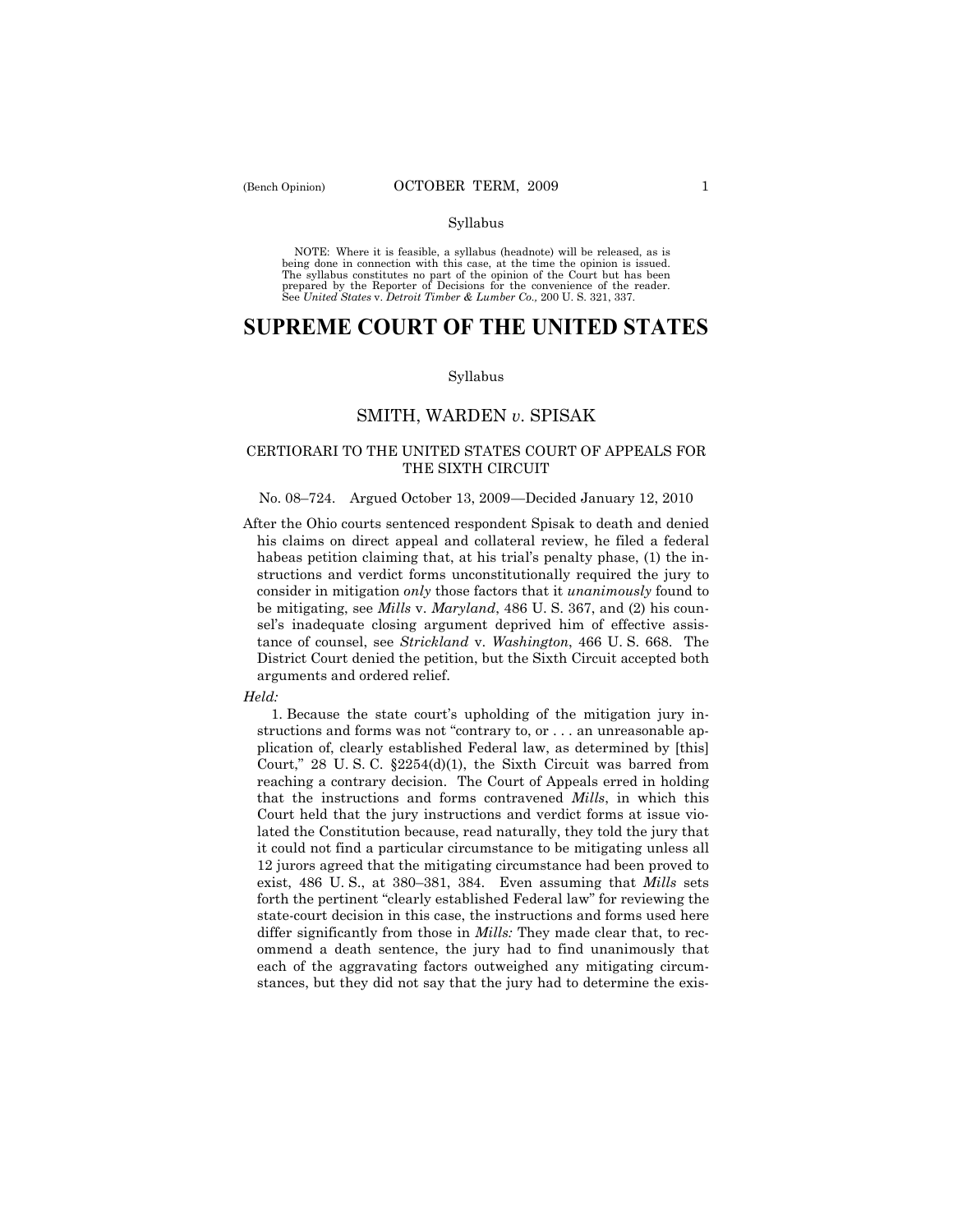#### Syllabus

tence of each individual mitigating factor unanimously. Nor did they say anything about how—or even whether—the jury should make individual determinations that each particular mitigating circumstance existed. They focused only on the overall question of balancing the aggravating and mitigating factors, and they repeatedly told the jury to consider all relevant evidence. Thus, the instructions and verdict forms did not clearly bring about, either through what they said or what they implied, the constitutional error in the *Mills* instructions. Pp. 2–9.

 2. Similarly, the state-court decision rejecting Spisak's ineffectiveassistance-of-counsel claim was not "contrary to, or . . . an unreasonable application" of the law "clearly established" in *Strickland.*  §2254(d)(1). To prevail on this claim, Spisak must show, *inter alia,* that there is a "reasonable probability that, but for counsel's unprofessional errors, the result of the proceeding would have been different." *Strickland*, *supra,* at 694. Even assuming that the closing argument was inadequate in the respects claimed by Spisak, this Court finds no "reasonable probability" that a better closing argument without these defects would have made a significant difference. Any different, more adequate closing argument would have taken place in the following context: Spisak's defense at the trial's guilt phase consisted of an effort by counsel to show that Spisak was not guilty by reason of insanity. Counsel, apparently hoping to demonstrate Spisak's mentally defective condition, called him to the stand, where he freely admitted committing three murders and two other shootings and repeatedly expressed an intention to commit further murders if given the opportunity. In light of this background and for the following reasons, the assumed closing argument deficiencies do not raise the requisite reasonable probability of a different result but for the deficient closing. First, since the sentencing phase took place immediately after the guilt phase, the jurors had fresh in their minds the government's extensive and graphic evidence regarding the killings, Spisak's boastful and unrepentant confessions, and his threats to commit further violent acts. Second, although counsel did not summarize the mitigating evidence in great detail, he did refer to it, and the defense experts' more detailed testimony regarding Spisak's mental illness was also fresh in the jurors' minds. Third, Spisak does not describe what other mitigating factors counsel might have mentioned; all those he proposes essentially consist of aspects of the "mental defect" factor that the defense experts described. Finally, in light of counsel's several appeals to the jurors' sense of humanity, it is unlikely that a more explicit or elaborate appeal for mercy could have changed the result, either alone or together with the foregoing circumstances. The Court need not reach Spisak's claim that